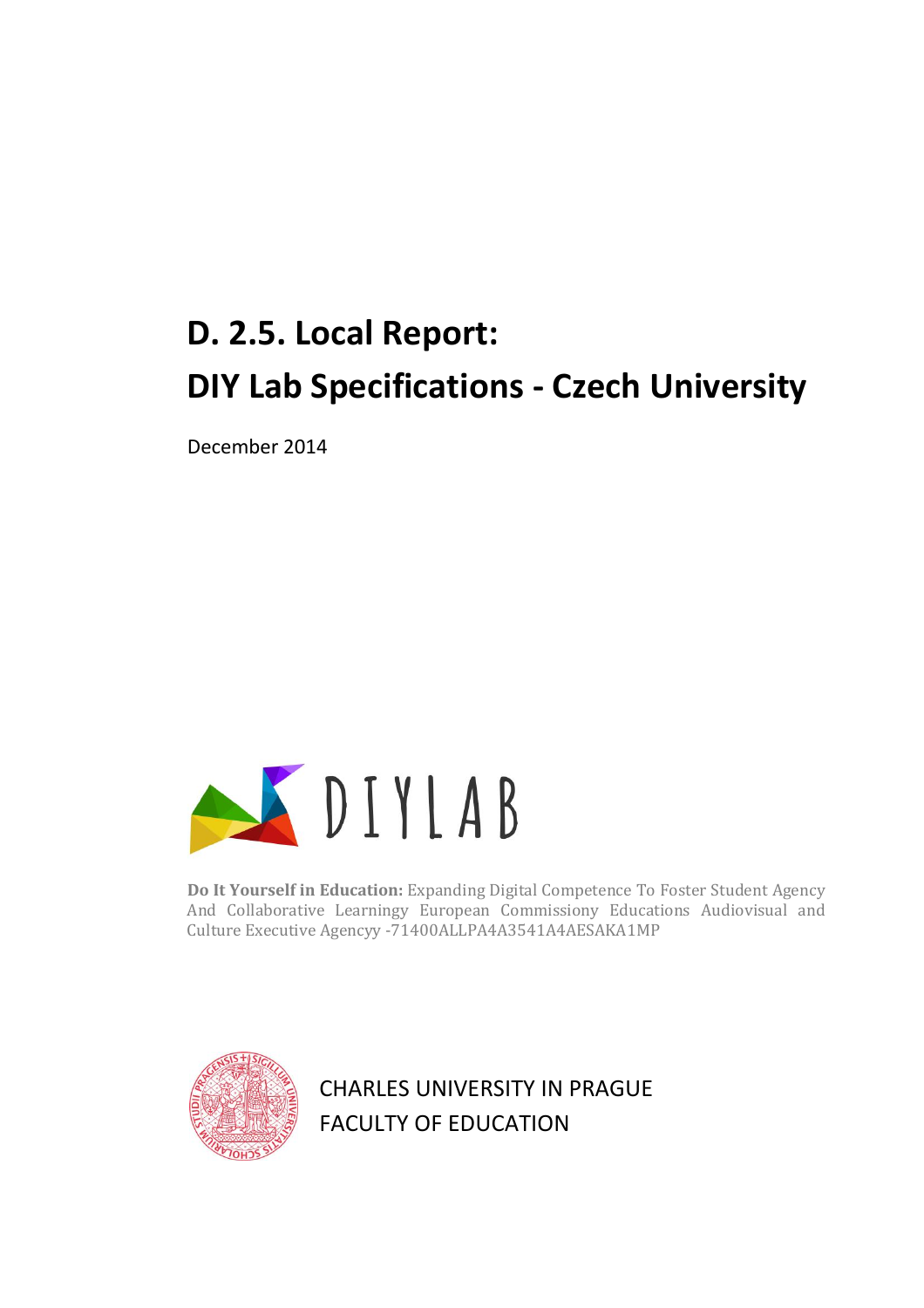# **D. 2.5. Local report: DIY Lab Specifications - Czech University**<sup>1</sup>

Authors:

Miroslava Černochová, Tomáš Jeřábek

# **Content**

| 5. Instructions for an activity design and its structure (Guideline for authors) |  |
|----------------------------------------------------------------------------------|--|
|                                                                                  |  |

 $\overline{\phantom{a}}$ 1 Processing the results and conclusions obtained from seminars and workshops with the academic staff of KCHDCH (Dr. Martin Rusek), KBIES (Dr. Petr Novotný), KVV (Dr. Jan Šmíd) and KITTV (Dr. Ondřej Neumajer, Dr. Josef Procházka, Mgr. Daniel Tocháček, Dr. Petra Vaňková, Ing. Irena Fialová).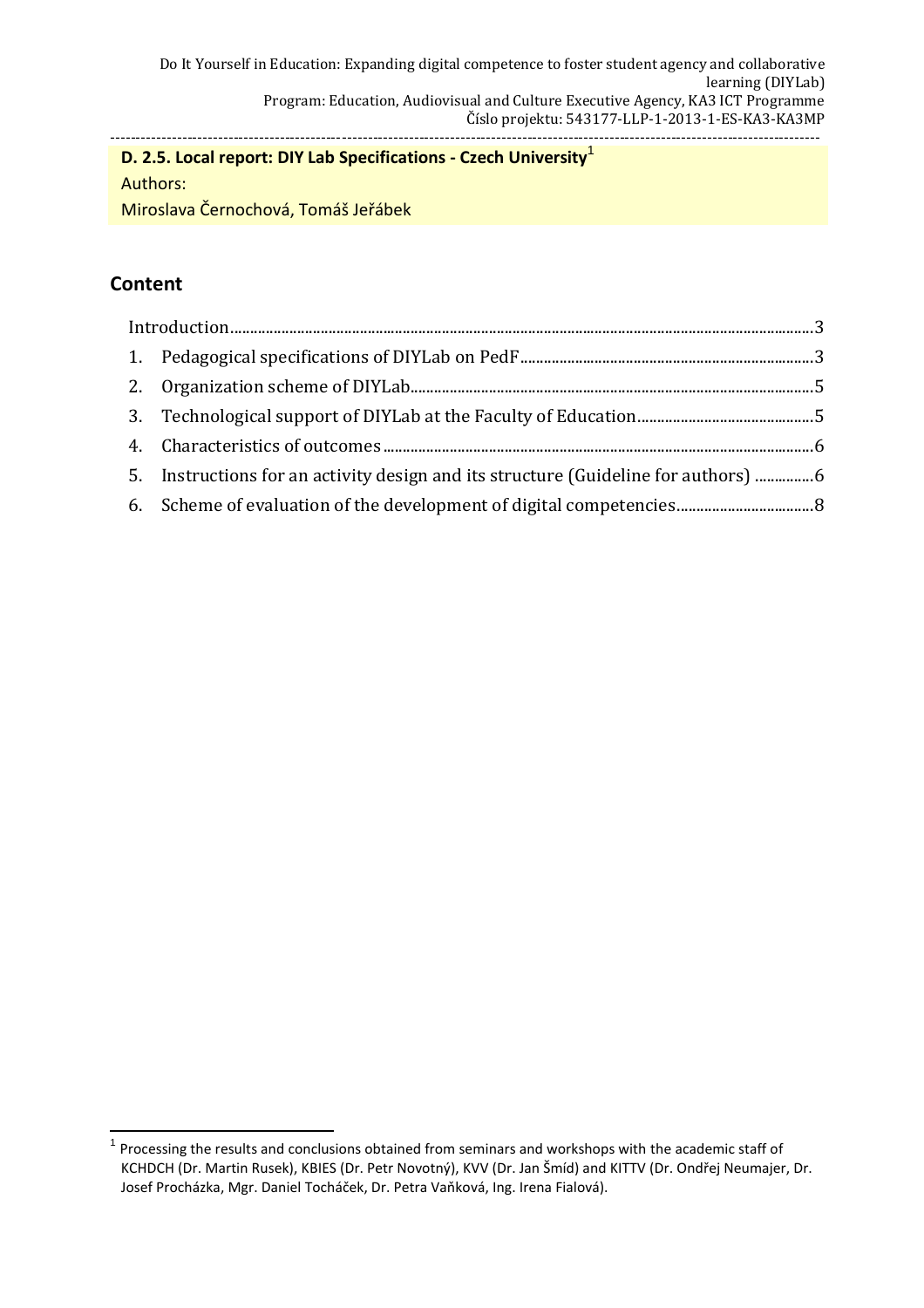## <span id="page-2-0"></span>**Introduction**

Employees of four departments of the Pedagogical faculty UK in Prague (PedF) engaged to the preparations of DIYLab activities that are supposed to be realized as a part of the WP03 during the year 2015: IT & Technical Education Department (KITTV), Chemistry & Chemistry Didactics Department (KCHDCH, Fine Art Education Department (KVV) and Biology & Environmental Studies Department (KBIES). PedF focuses in its educational activities primarily on undergraduate training of teachers in various subjects for elementary and secondary schools. These departments do not provide only the didactic component but also the subject-specialisation component of teacher training of ICT, chemistry, arts and biology.

The representatives of the four above-mentioned departments met regularly during the period from October to December 2014 on seminars and workshops organized within the WP02. The aim was to clarify together the philosophical and pedagogical significance of the DIYLab idea as a part of the educational environment of the faculty; specify the form of the DIYLab on Pedf in terms of the organization of teaching, the outputs of the students' learning outcomes and other didactic aspects; and to define the main frame for the preparation of the topics for the students' work and the form of the activities, which are going to be realized during 2015 with the students on PedF. These departments have never thought about and cooperated on things like this before. To the willingness and the interest to actively engage to the cooperation on DIYLab realization helped the fact that since 2013 all the departments of PedF have been participating in the university project PRVOUK. The aim of this project at the faculty is to promote an interdisciplinary cooperation of the departments within the support of a development of a subject didactics. The philosophy of the DIYLab project can be used as a medium for such cooperation in a pedagogical and scientific field.

This draft first sets the pedagogical specifications and bases for the DIYLab in the conditions of PedF; next it describes an organisational scheme in which it will be possible to implement the activities within the DIYLab. It specifies the technological needs and conditions of the DIYLab on PedF. It defines the form of possible outcomes so that they were publishable on a DIYLab Hub. It also defines instructions for a design of particular activities including defining evaluation methods for monitoring a progress in students' digital competencies.

## <span id="page-2-1"></span>**1. Pedagogical specifications of DIYLab on PedF**

The basis for thoughts how to draft DIYLab activities on PedF were six key requirements defined in WP01. At first sight, it seemed that the requirements were clear to all regardless the subject focus (biology, arts, ICT, chemistry, etc.). A group discussion showed the need for united agreement of how we will understand and fulfil these requirements within the DIYLab on PedF. By the analysis of specific examples of activities from a variety of fields we came to a conclusion that it is necessary at first to elaborate some of the mentioned requirements more precisely and then establish which of them will be key (main), which complementary and what will be their filling in activities within the DIYLab. Because it can't be managed that every activity designed for the DIYLab would fully fulfil all the six requirements.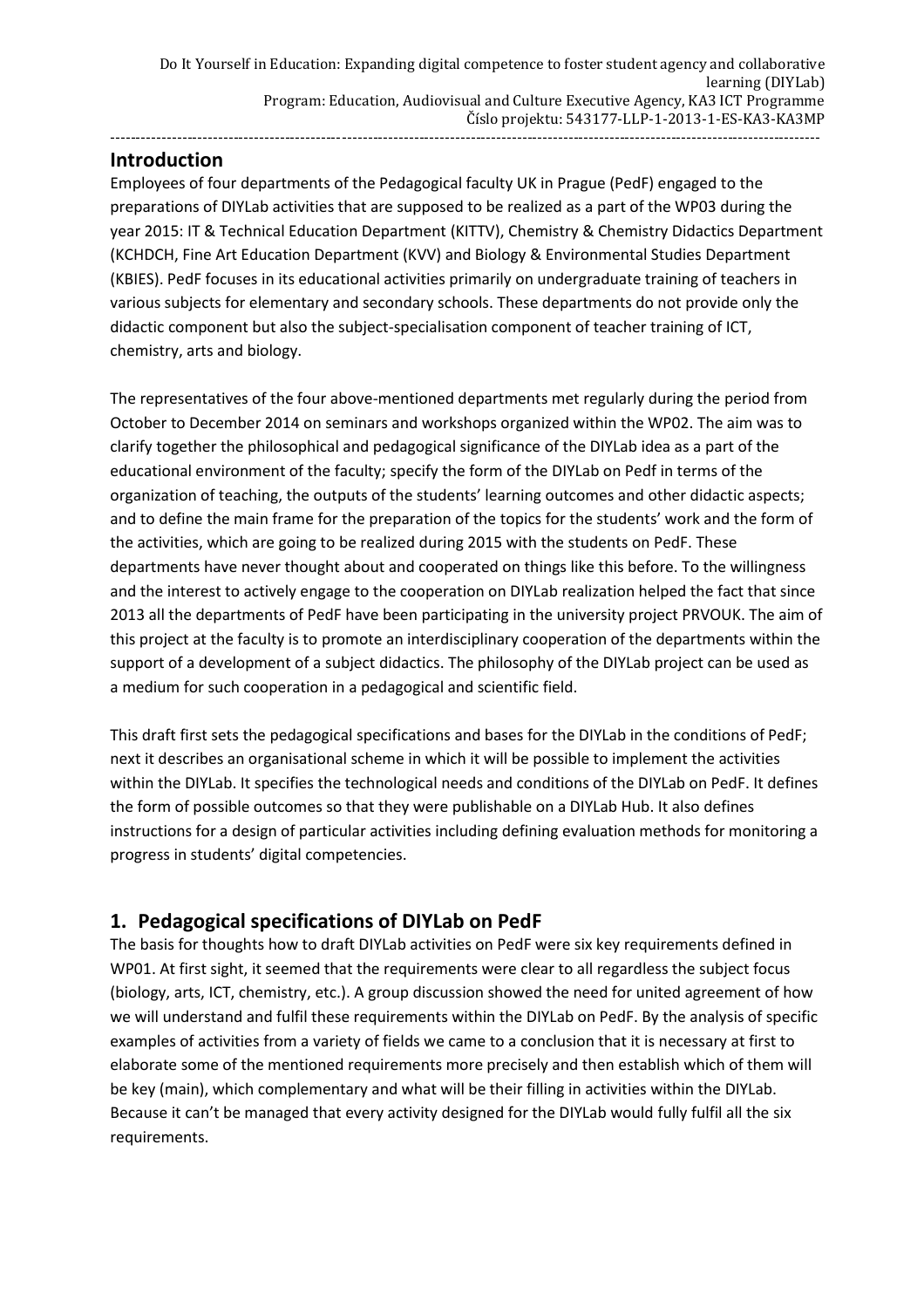Following requirements were established as the key ones. In some cases were more specified possible ways of their filling.

- (1) *Inquiry-based*: it doesn't need to be always strictly an exploratory approach, problem-focused activity of students can be accepted. A degree of fulfilling this requirement is set individually depending on a specific activity.
- (2) *Overlapping into practice*: the activities stress the use of acquired knowledge or developing abilities outside the school or their usefulness in practice or in common life. Therefore, the activity shouldn't end in itself and be used just for the school purposes, but it should be purposeful for any situations in common life of the students outside the classroom*.*
- (3) *Requiring self-regulated learning*: student/group/team work independently, they decide on the procedure and pace on their own. They decide on the processing method and they are also responsible for the quality of their outcome and the timeliness of submission. The degree of fulfilling this requirement depends on how much the students work individually, whether they work also outside the classroom and what the role of the teacher is. In the DIYLab activity is the teacher a leader, so can function as a consultant, motivator, contract authority or as a manager of the activity. The DIYLab counts with a high portion of work of the students outside the classroom, or outside the university.
- (4) *Using freely available HW and SW*: maximum effort to meet this requirement. HW or SW shouldn't be a barrier for a realization of the activity. The students will fulfil the activities not only within their courses at the faculty, but especially outside them, so their work shouldn't depend on commercial or licenced SW and HW that they could normally use at the faculty.
- (5) *Requiring cooperation*: the cooperation during the activity usually appears between the students in couples or in small groups. Some activities may require cooperation among the teachers. The cooperation among the students at the faculty may be exercised on three levels:
	- a. within one course
	- b. among courses within one field
	- c. among fields (departments).
- (6) *Supporting the development of digital literacy of students*: the development of digital literacy or the effort for its development is provided by using digital technologies in dealing with the activity. It can be done directly, where the technologies are implemented to the process of dealing with the activity as a necessary, or indirectly, where the students don't need to use the technologies for the activity itself, but they use it for creating an outcome for the DIY Hub (documenting the activity, digitalizing the outcome etc.).

The complementary requirements, those that don't need to be absorbed within each activity, are considered:

- *Including topics from out-of-school activities* and hobbies of students to the teaching. This is not about whatever topics, but the topics that are closely related to the curriculum or to the students' study.
- *Support of cross-curricular relationships* (interdisciplinary overlap). None of the courses of a university study programme is taught in isolation. Nevertheless, from the reasons of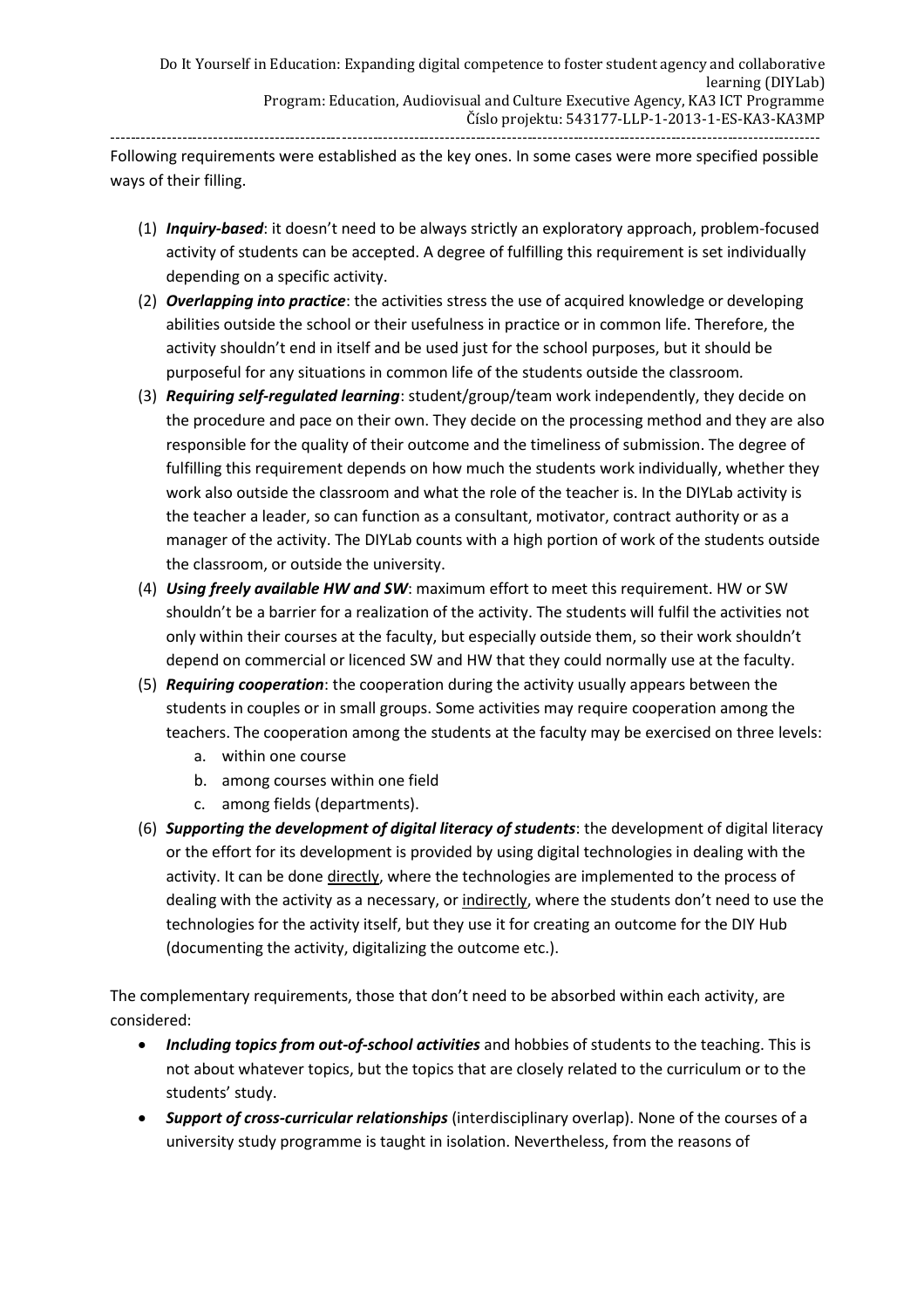organisational, temporal and content demands it is often not possible to realize this requirement fully on PedF.

## <span id="page-4-0"></span>**2. Organization scheme of DIYLab**

The DIYLab activities are going to be dealt with the students on PedF within compulsory or optional courses provided by the departments. The activities are going to be a part of these courses; students can work on them not only at the faculty, but also outside. Students are supposed to work on the activities mainly outside the classroom. The outcomes will be parts of assessed tasks, in most cases necessary for successful completion of the course. Some activities may be solved also within various compulsory or optional excursions organized by the departments.

DIYLab activities are going to be dealt with within one-semester courses; it means they shouldn't exceed one semester. In the form of a week or two-weeks excursions the time allocation may be much smaller.

Solving each activity will always require a cooperation of students (at least a team of two) whereas the distribution of roles and responsibilities will be let primarily to the students themselves.

The DIYLab activities will be parts of students' assessment. Therefore, it is necessary to deal with it, by whom and how the work will be evaluated. No general framework for students' works assessment can be established; it will depend always on a single activity. The assessment can come from the teacher, or in case of an interdisciplinary cooperation from more teachers; in some cases the assessment can come from the side of the students themselves.

A great attention will be paid to a contribution rate of the activity to improve digital literacy of students. We will use several methods including a questionnaire for monitoring and exploring the level of digital literacy achieved by the students.

# <span id="page-4-1"></span>**3. Technological support of DIYLab at the Faculty of Education**

Within the DIYLab mostly standard and generally available SW and HW will be used. The HW equipment will be the commonly used one or there should be an adequate alternative (e.g. camera and tablet with camera). Specific cases count with special equipment (e.g. use of digital microscope); nevertheless, it can be assumed that this equipment is available in other universities or workplaces. Within SW it counts with Freeware or Shareware licences, or trial versions – it means a SW with a zero cost.

Even though, KITTV has computer classrooms with professional SW equipment for various ICT use, the stress will be paid on finding adequate alternative SW satisfying necessary needs of the students.

Within HW it is expected to use other devices – not only the typical ones (scanner, data projector etc.) if the department in the project owns at least one piece of this equipment: digital camcorder, digital camera, (stereo) microphone, dictaphone, tablets (iOS, Android), digital microscope, BAT detector.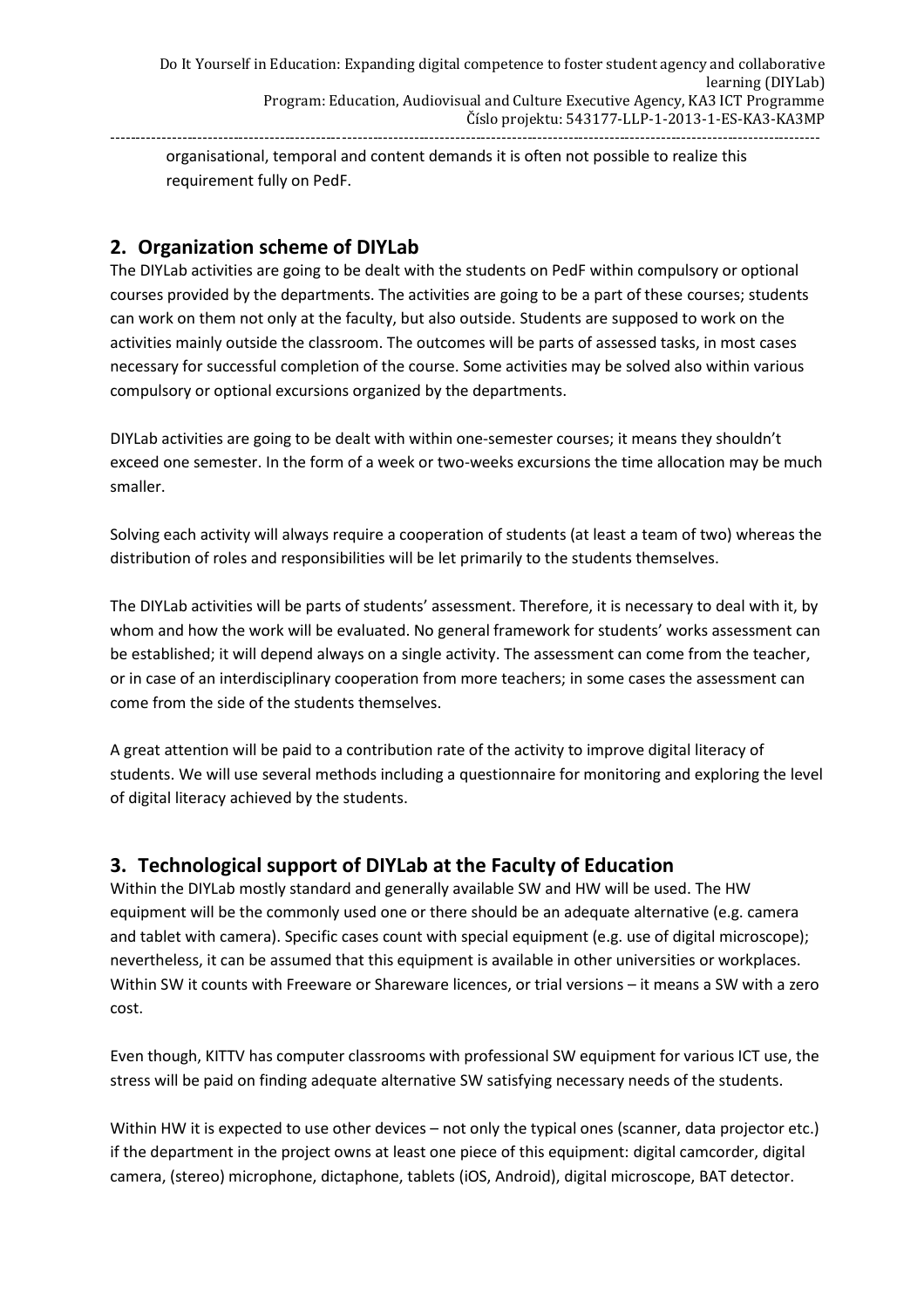As a support of a collaborative approach to learning and the students' cooperation itself can serve a Moodle that has been used on PedF recently as a support of full-time and distant form of study.

Within the DIYLab on PedF it is being considered that each activity will be recorded for documenting its process. These records, except publishing on the DIYLab Hub, can be used for the overall assessment of the DIYLab on PedF.

# <span id="page-5-0"></span>**4. Characteristics of outcomes**

The students' activity will lead to a creation of teaching / learning materials that will be published as a digital object on the DIYLab Hub, so that everybody interested in the particular issue have a free access to them. These outcomes may have a diverse form. Even though, the final restrictions will come from the side of the DIYLab Hub and its technological capabilities, we count with the following possible outcomes (those are just an inspirational examples):

- video record (e.g. video tutorial)
- set of photographs / graphics (e.g. art gallery)
- audio record (e.g. podcast)
- study or methodological text, manual
- lesson plan
- outcome of the SW (e.g. models, objects for IWB, created programs, meta files of applications)
- webpages, presentations (PPT, Prezi etc.)
- web applications
- an access to an experiment in a distant laboratory (e.g. stream from a camera, data from a GPS)
- database
- on-line course
- project documentation of a technological solution of a problem (e.g. a draft of an experiment for a distant laboratory)

# <span id="page-5-1"></span>**5. Instructions for an activity design and its structure (Guideline for authors)**

**I. Name of the activity (Czech, English)**

## **II. Introduction**

Introducing the activity to students, gaining their interest in the issue. In this part of a description should be mentioned how to gain students' attention, how to raise their interest in solving the problem and realize the activity. Students should know what the problem looks like and why they are solving it. It is important to clearly set the task and formulate the main question of the activity.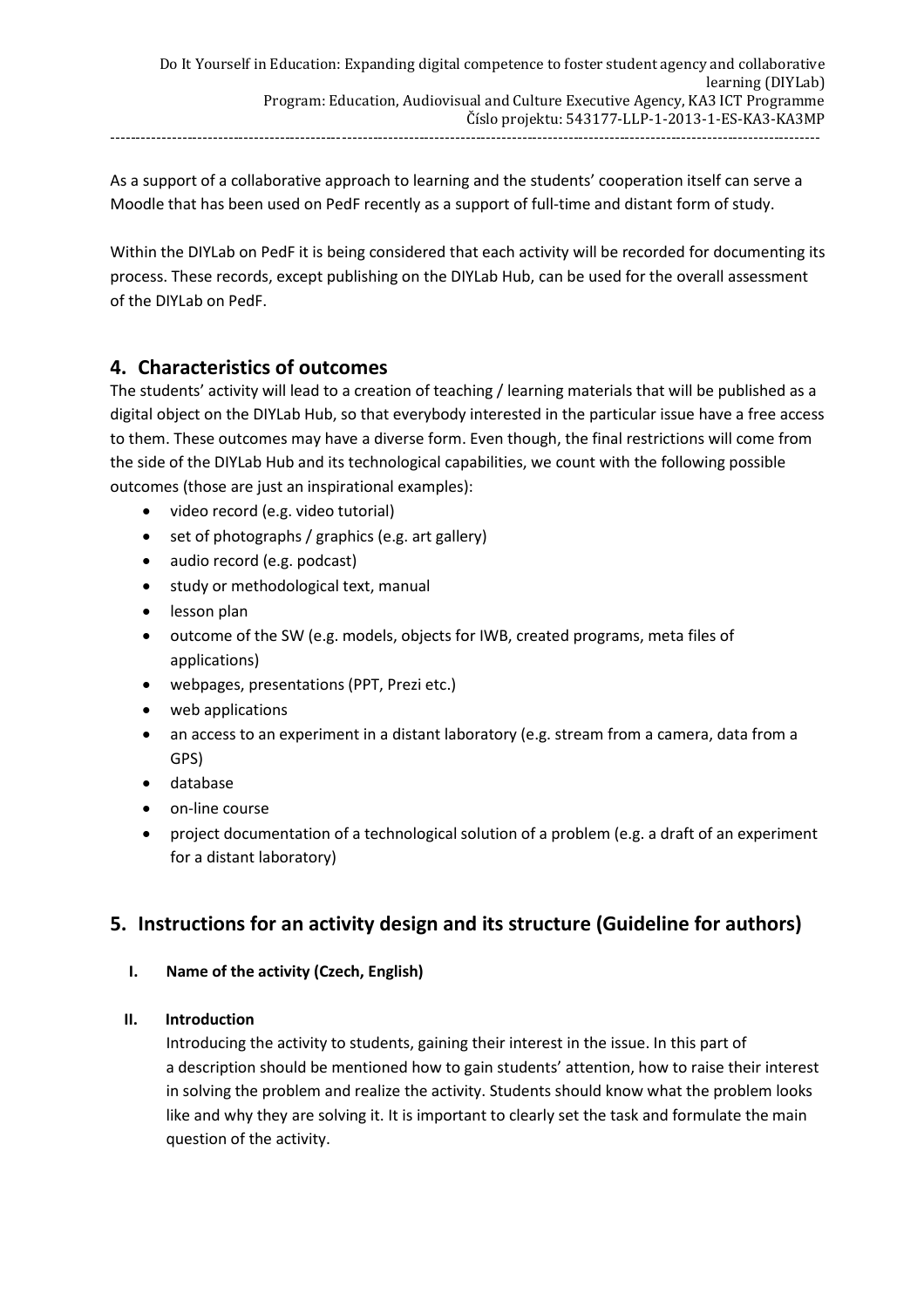#### **III. Target group**

A successful solving the task in time often assumes certain knowledge, experience and skill from diverse fields. The activity may not be suitable for everyone. It is necessary to mention the target group that the activity is suitable for (age, level of study, field of study, etc.).

#### **IV. Task**

A description of the activity contains a formulation of a task including an explanation of the aim. The task says what exact results the students should come to when solving it. If the students perform different roles within the activity, it is necessary to characterize these roles, describe the focus of each role, the responsibility of the actors and the way the results of their work will be linked, shared, submitted and evaluated. In case of full responsibility of the students while establishing the roles, it needs to be specified how the work of each student will be evaluated.

#### **V. Process**

The process describes main phases of solving the task. It may include a detailed schedule of work. A time allocation for the activity needs to be set.

#### **VI. Outcome**

In this part of the activity description are defined the outcomes, formal requirements of each outcome, their parameters, type and form in which they will be published on the DIYLab Hub. It can include criteria for an acceptance of outcomes as a solution of the activity.

#### **VII. Evaluation**

Here should be criteria for the evaluation of students' participation on the work and a quality of its outcomes. The student should understand the way of evaluation of the outcomes and procedures.

#### **VIII. Conclusion**

Here it is necessary to mention how the activity will be assessed, what to say to the students at the end of the activity, how to close it and include its results to the context of studied issues.

#### **IX. Credits**

How is the work of the students going to be marked?

### **X. Specification of the activity focus according to the DIYLab requirements** Definition by range: 0 – none, 5 – maximum:

| Cooperation | Research<br>tocus | Cross-curricular<br>relationship | Support of<br>digital literacy | Relationship<br>with the<br>curriculum | Self-regulating<br>the activity |
|-------------|-------------------|----------------------------------|--------------------------------|----------------------------------------|---------------------------------|
|             |                   |                                  |                                |                                        |                                 |